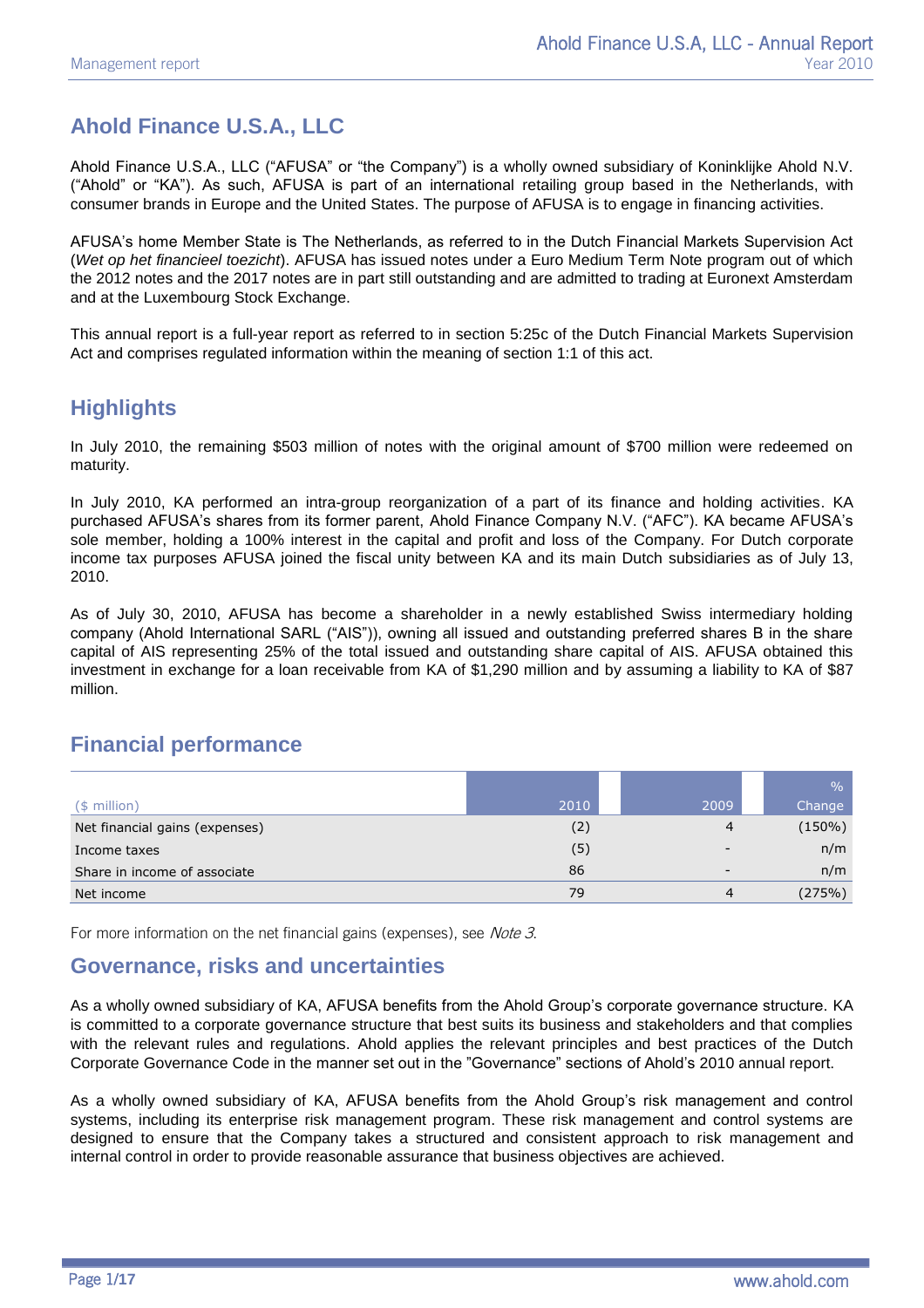## **Credit risk**

AFUSA"s counterparties are related parties within the Ahold Group and its current outstanding obligations to third parties are fully guaranteed by KA.

## **Financial risk**

Refer to *Note 10* for the discussion on AFUSA"s financial risk management.

#### **Taxation risk**

Considering its activities, AFUSA is exposed to a number of different tax risks including, but not limited to, changes in tax laws or the interpretation of tax laws. As part of the fiscal unity between KA and its main Dutch subsidiaries for Dutch corporate income tax, AFUSA may face unforeseen tax liabilities in the future for the whole fiscal unity, which could have a material adverse effect on AFUSA's financial position, financial results and liquidity.

## **Declarations**

The managers of AFUSA hereby declare that, to the best of their knowledge:

- The financial statements included in this annual report give a true and fair view of the assets, liabilities, financial position and profit or loss of AFUSA
- The management report included in this annual report gives a true and fair view of the position of the Company as of January 2, 2011, and of the development and performance of the business for the financial year then ended
- The management report includes a description of the principal risks and uncertainties that the Company  $\bullet$ faces

#### **Management**

Eugene Bartman (President and CEO) Guy Thomson (Treasurer and CFO)

**Ahold Press Office: +31 20 509 5291**

**Ahold Investor Relations: +31 20 509 5216**

## **Cautionary notice**

This annual report includes forward-looking statements, which do not refer to historical facts but refer to expectations based on management's current views and assumptions and involve known and unknown risks and uncertainties that could cause actual results, performance or events to differ materially from those included in such statements. These forward-looking statements include, but are not limited to, statements as to benefits to Ahold Finance U.S.A., LLC from the Ahold Group risk management and control systems and taxation risks. These forward-looking statements are subject to risks, uncertainties and other factors that could cause actual results to differ materially from future results expressed by the forward-looking statements. Many of these risks and uncertainties relate to factors that are beyond Ahold Finance U.S.A., LLC"s or its parent company Koninklijke Ahold N.V."s ability to control or estimate precisely, such as the effect of general economic or political conditions, fluctuations in exchange rates or interest rates, increases or changes in competition, the ability to implement and successfully complete their respective plans and strategies, the benefits from and resources generated by plans and strategies being less than or different from those anticipated, changes in liquidity needs, the actions of competitors and third parties and other factors discussed in Ahold Finance U.S.A., LLC's and Koninklijke Ahold N.V."s respective public filings and disclosures. Readers are cautioned not to place undue reliance on these forward-looking statements, which speak only as of the date of this annual report. Neither Ahold Finance U.S.A., LLC nor Koninklijke Ahold N.V. assumes any obligation to update any public information or forward-looking statements (referred to) in this report to reflect subsequent events or circumstances, except as may be required by securities laws.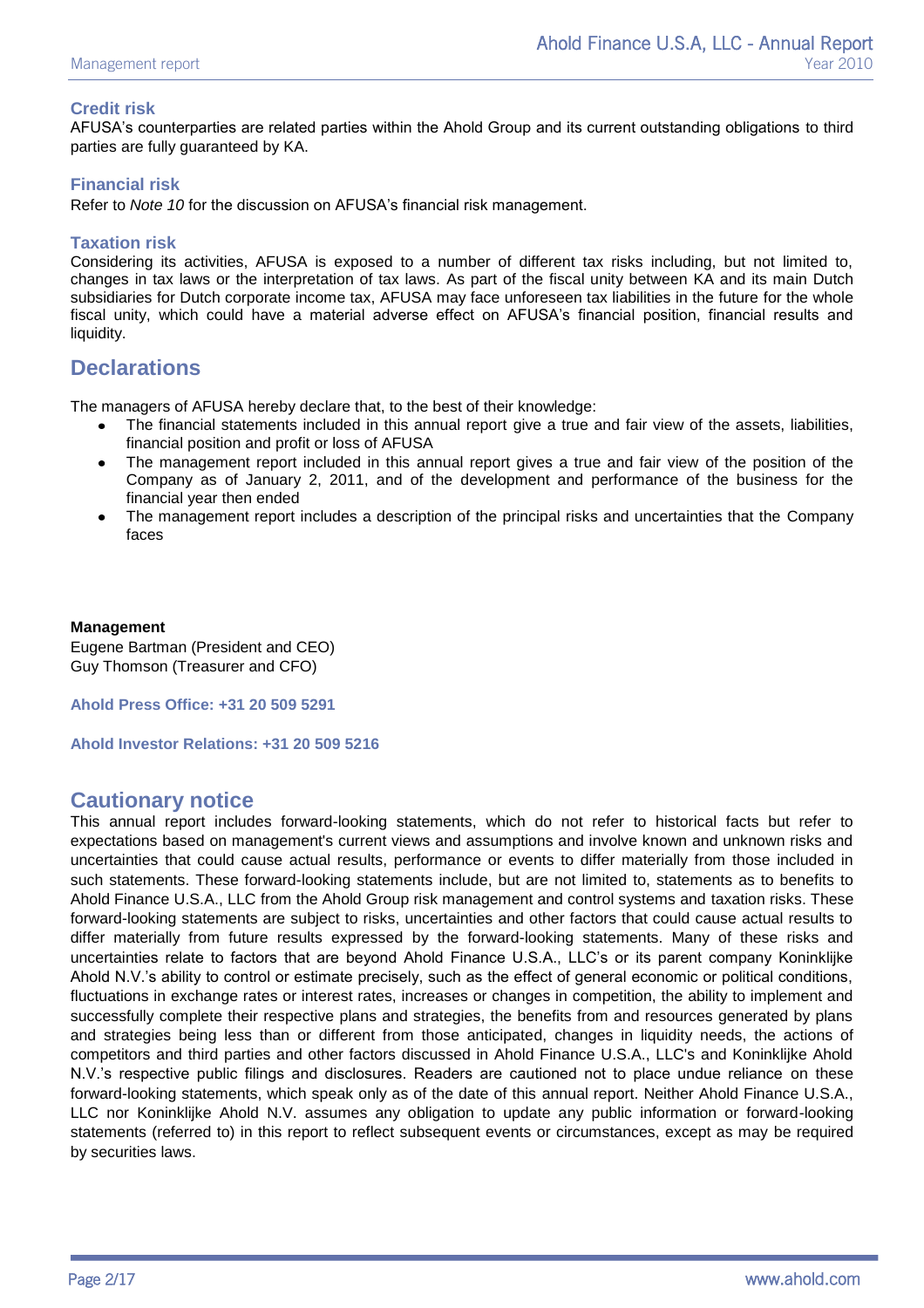# **Ahold Finance U.S.A., LLC - Financial statements**

## **Income statement**

| $($$ million)                                  | <b>Note</b> | 2010 | 2009 |
|------------------------------------------------|-------------|------|------|
|                                                |             |      |      |
| Net financial gains (expenses)                 |             | (2)  |      |
| Income (loss) before income taxes              |             | (2)  |      |
| Income taxes                                   | 4           | (5)  |      |
| Share in income of associate                   |             | 86   |      |
| Net income attributable to common shareholders |             | 79   |      |

## **Statement of comprehensive income**

| $($$ million)                                                                                       | 2010 | 2009 |
|-----------------------------------------------------------------------------------------------------|------|------|
| Net income                                                                                          | 79   | 4    |
| Currency translation differences in foreign interests (before and after taxes)<br>Cash flow hedges: | 35   |      |
| Fair value gains (losses) in the year                                                               | (45) | 24   |
| Transfers to net income                                                                             | 36   | (10) |
| Income taxes                                                                                        | 4    | (4)  |
| Share of other comprehensive income of associate - net of income taxes                              | (84) |      |
| Other comprehensive income (loss)                                                                   | (54) | 10   |
| Total comprehensive income attributable to common shareholders                                      | 25   | 14   |

## **Statement of changes in equity**

|                               | Legal reserves           |                          |                          |                |                          |          |              |
|-------------------------------|--------------------------|--------------------------|--------------------------|----------------|--------------------------|----------|--------------|
|                               |                          |                          |                          | Cash           |                          |          | Equity       |
|                               |                          | Additional               | Currency                 | flow           |                          |          | attributable |
|                               | <b>Share</b>             | paid-in                  | translation              | hedging        | Other                    | Retained | to common    |
| $($$ million $)$              | capital                  | capital                  | reserve                  | reserve        | reserves                 | earnings | shareholders |
| Balance as of Dec. 28, 2008   |                          | 216                      | -                        | (3)            | -                        | 38       | 251          |
| Total comprehensive income    |                          | $\overline{\phantom{0}}$ |                          | 10             | -                        | 4        | 14           |
| Balance as of Jan. 3, 2010    |                          | 216                      | $\overline{\phantom{0}}$ | 7              | ٠                        | 42       | 265          |
| Capital contribution (Note 9) | $\overline{\phantom{0}}$ | 140                      |                          |                | $\overline{\phantom{a}}$ |          | 140          |
| Total comprehensive income    |                          | $\overline{\phantom{a}}$ | (53)                     | (5)            | 4                        | 79       | 25           |
| Balance as of Jan. 2, 2011    |                          | 356                      | (53)                     | $\overline{2}$ | 4                        | 121      | 430          |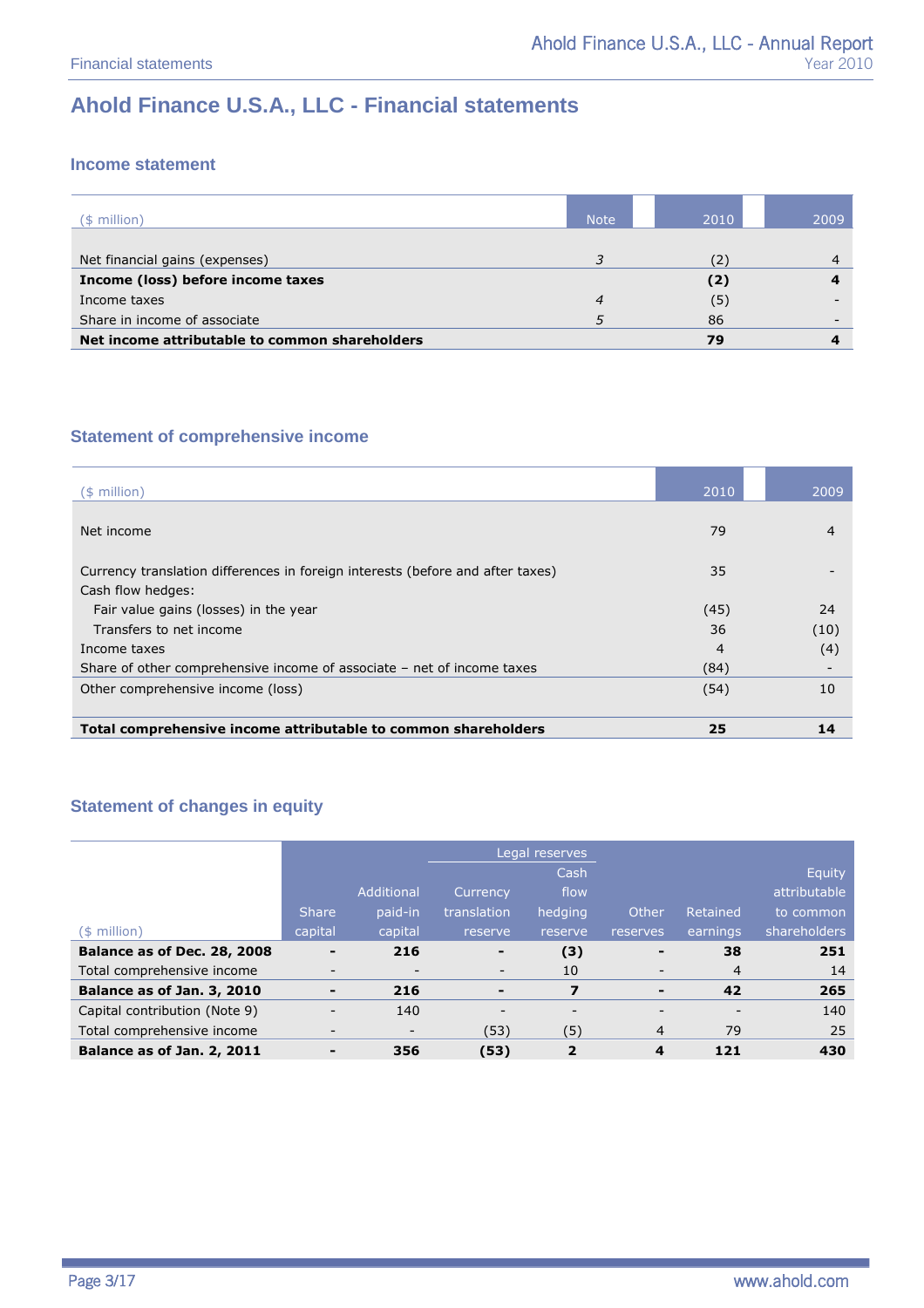## **Balance sheet**

|                                     |                | January 2,     | January 3,     |
|-------------------------------------|----------------|----------------|----------------|
| $($$ million)                       | <b>Note</b>    | 2011           | 2010           |
| <b>Assets</b>                       |                |                |                |
| Investment in associate             | 5, 7           | 1,414          |                |
| Loans to related parties            | 6, 7           |                | 2,413          |
| Other non-current financial assets  | 7, 10          | 464            | 479            |
| Total non-current assets            |                | 1,878          | 2,892          |
|                                     |                |                |                |
| Loans to related parties            | 6, 7           | 30             | 20             |
| Total current assets                |                | 30             | 20             |
|                                     |                |                |                |
| <b>Total assets</b>                 |                | 1,908          | 2,912          |
|                                     |                |                |                |
| <b>Equity and liabilities</b>       |                |                |                |
| Share capital                       |                |                |                |
| Additional paid-in capital          | 9              | 356            | 216            |
| Legal reserves                      | 9              | (51)           | $\overline{7}$ |
| Other reserves                      |                | $\overline{4}$ |                |
| Retained earnings                   |                | 42             | 38             |
| Net income                          |                | 79             | $\overline{4}$ |
| Shareholder's equity                |                | 430            | 265            |
|                                     |                |                |                |
| Notes payable                       | 8              | 1,403          | 1,450          |
| Deferred tax liabilities            | $\overline{4}$ | 17             | 14             |
| Total non-current liabilities       |                | 1,420          | 1,464          |
|                                     |                |                |                |
| Notes payable                       | 8              |                | 503            |
| Loans from related parties          | 6, 8           |                | 604            |
| Income tax payable                  |                | 6              |                |
| Interest payable                    | 8              | 52             | 76             |
| Total current liabilities           |                | 58             | 1,183          |
|                                     |                |                |                |
| <b>Total equity and liabilities</b> |                | 1,908          | 2,912          |

## **Statement of cash flows**

| $($$ million $)$                                             | 2010           | 2009  |
|--------------------------------------------------------------|----------------|-------|
|                                                              |                |       |
| Interest received on loans to related parties                | 81             | 160   |
| Interest paid on loans from related parties                  | (7)            | (22)  |
| Interest paid on notes                                       | (116)          | (156) |
| Changes in loans and receivables to and from related parties | 60             | 51    |
| Changes in derivatives                                       | (26)           | (33)  |
| Income taxes received                                        | 8              |       |
| Net cash from operating activities                           |                |       |
|                                                              |                |       |
| Net increase (decrease) in cash and cash equivalents         |                |       |
| Cash and cash equivalents at beginning of period             | $\blacksquare$ |       |
| Cash and cash equivalents at end of period                   |                |       |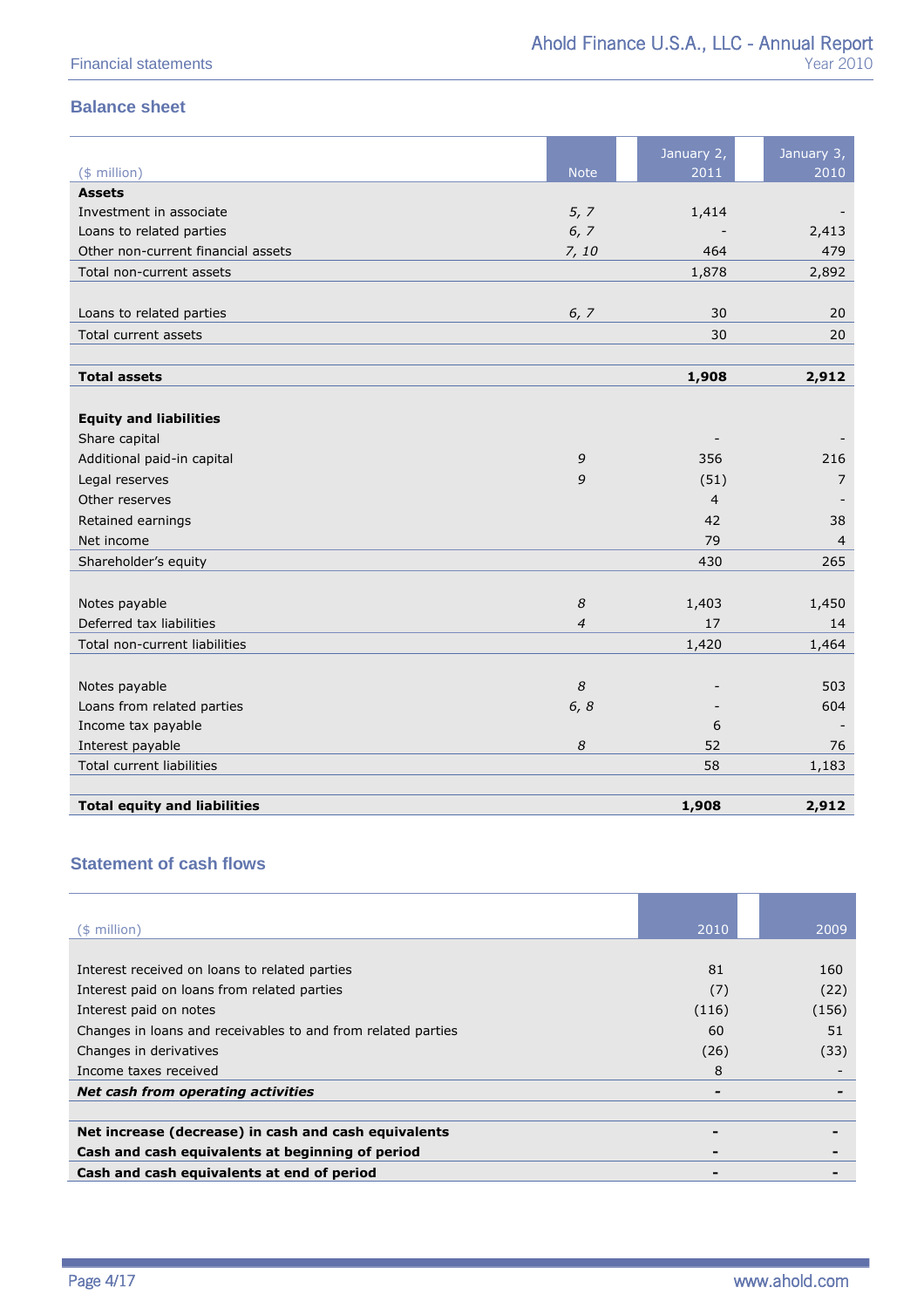## **Notes to the financial statements**

#### **1. AFUSA and its operations**

Ahold Finance U.S.A., LLC ("AFUSA" or "the Company") is a limited liability company duly organized and validly existing under the laws of Delaware (in the United States), having its statutory seat in Delaware and managed and controlled in Amsterdam, The Netherlands. AFUSA was formed on December 18, 2001 and is governed by its operating agreement, which was lastly amended and restated on June 20, 2002. Until April 24, 2002, AFUSA was known as "Ahold Finance U.S.A., Inc.". On April 24, 2002, Ahold Finance U.S.A., Inc. merged into Ahold International Finance LLC and changed its name to Ahold Finance U.S.A., LLC.

The purpose of AFUSA is to engage in financing activities and any other lawful business activity in connection with the foregoing.

The parent company of AFUSA is Koninklijke Ahold N.V. ("Ahold" or "KA").

#### **2. Accounting policies**

#### **Basis of preparation**

These financial statements have been prepared in accordance with International Financial Reporting Standards ("IFRS") as adopted by the European Union. Furthermore, these financial statements and the management report comply with the requirements pursuant to subsection 9, article 362, Book 2, Part 9 of the Netherlands Civil Code.

Historical cost is used as the measurement basis unless otherwise indicated.

These financial statements are presented in U.S. dollars (\$).

AFUSA"s financial year is a 52- or 53- week period ending on the Sunday nearest to December 31. Financial year 2010 consisted of 52 weeks and ended on January 2, 2011. The comparative financial year 2009 consisted of 53 weeks and ended on January 3, 2010.

The preparation of financial statements requires management to make a number of estimates and assumptions that affect the reported amounts of assets and liabilities, revenues and expenses. All assumptions, expectations and forecasts used as a basis for certain estimates within these financial statements represent good-faith assessments of AFUSA's future performance for which management believes there is a reasonable basis. They involve risks, uncertainties and other factors that could cause the Company's actual future results, performance and achievements to differ materially from those forecasted. The estimates, assumptions and judgments that management considers most critical relate to income taxes (see *Note 4*).

#### **Significant accounting policies**

There have been no significant changes in accounting policies in 2010.

#### *Foreign currency translation*

The financial statements of AFUSA are prepared in its functional currency, U.S. dollar, which is determined based on the primary economic environment in which AFUSA operates. Transactions in currencies other than the U.S. dollar are recorded at the rates of exchange prevailing at the transaction dates. At each balance sheet date, monetary items denominated in foreign currencies are translated into U.S. dollars at the then prevailing rates. Exchange differences arising on the settlement of monetary items, and on the translation of monetary items, are included in net income for the period.

Investments in associates with a functional currency other than the U.S. dollar are translated into U.S. dollar using exchange rates prevailing at the balance sheet date. Exchange rate differences arising upon the translation of investments in associates are included in equity, in the currency translation reserve. On the disposal resulting in the loss of significant influence of an associate, the related cumulative exchange rate difference that was included in equity is transferred to the income statement. On the partial disposal that does not result in loss of significant influence of an associate, the related cumulative exchange rate difference that was included in equity is proportionately transferred to the income statement.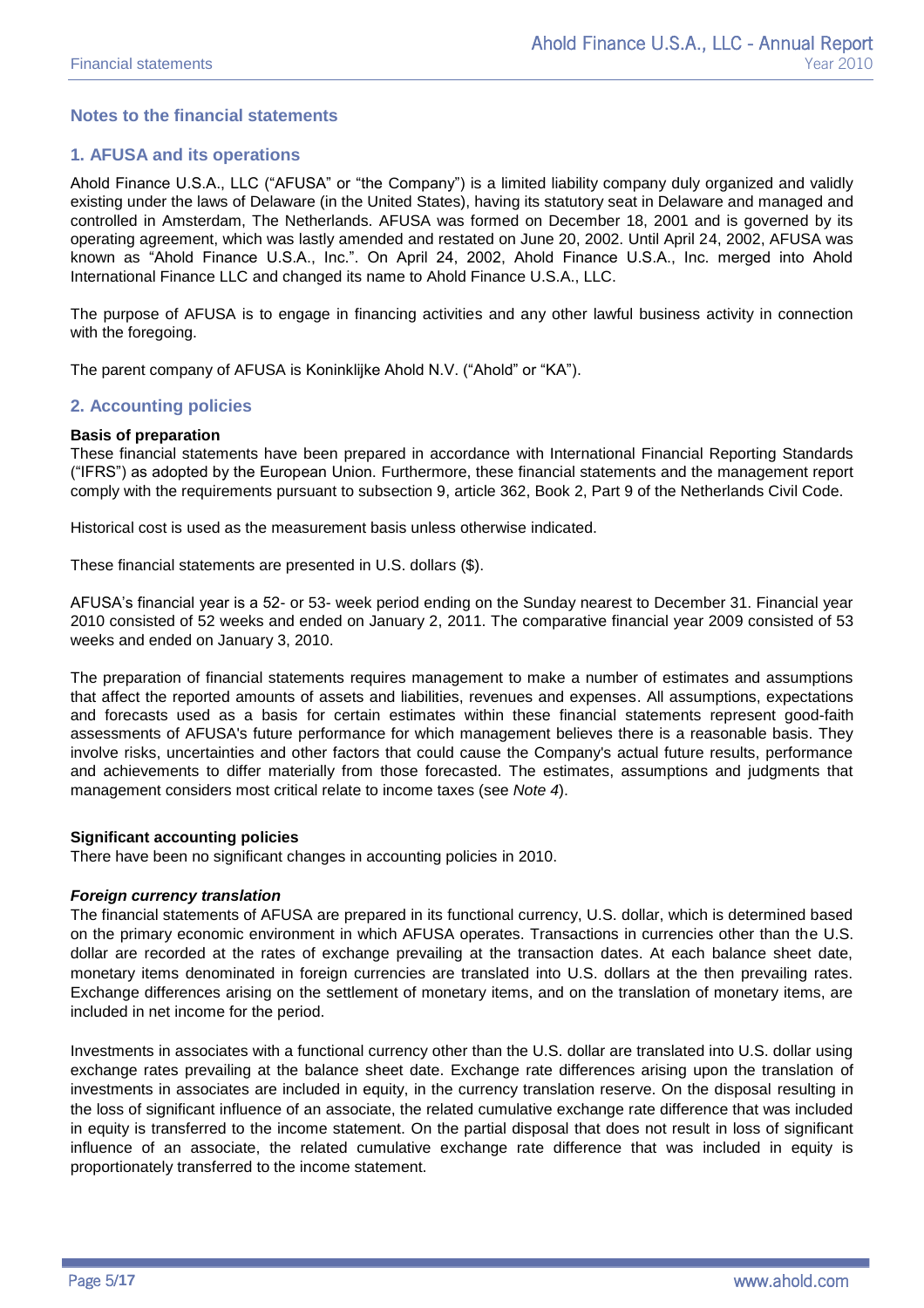#### *Income taxes*

Income tax expense represents the sum of current and deferred tax. Income tax is recognized in the income statement except to the extent that it relates to items recognized directly in equity. Current tax expense is based on the best estimate of taxable income for the year, using tax rates that have been enacted or substantively enacted at the balance sheet date, and adjustments for current taxes payable (receivable) for prior years. Deferred tax is the tax expected to be payable or recoverable on differences between the carrying amounts of assets and liabilities and the corresponding tax basis used in the computation of taxable income. Deferred tax assets and liabilities are generally recognized for all temporary differences. Deferred tax is calculated at the tax rates that are expected to apply in the period when the liability is settled or the asset is realized.

Deferred tax assets, including deferred tax assets for tax loss carryforward positions and tax credit carryforward positions, are recognized to the extent that it is probable that future taxable income will be available against which temporary differences, unused tax losses or unused tax credits can be utilized. The carrying amount of deferred tax assets is reviewed at each balance sheet date and reduced to the extent that it is no longer probable that sufficient taxable income will be available to allow all or part of the assets to be recovered.

Deferred tax assets and liabilities are not discounted. Deferred income tax assets and liabilities are offset in the balance sheet when there is a legally enforceable right to offset current tax assets against current tax liabilities and when the deferred income taxes relate to income taxes levied by the same fiscal authority. Current income tax assets and liabilities are offset in the balance sheet when there is a legally enforceable right to offset and when the Company intends either to settle on a net basis, or to realize the asset and settle the liability simultaneously.

The ultimate tax effects of some transactions can be uncertain for a considerable period of time, requiring management to estimate the related current and deferred tax positions. The Company recognizes liabilities for uncertain tax positions when it is more likely than not that additional tax will be due. These liabilities are presented as current income taxes payable, except in the event that prior tax losses are being carried forward to be used to offset future taxes that will be due; in that instance the liabilities are presented as a reduction to deferred tax assets.

#### *Investments in associates*

Associates are entities over which AFUSA has significant influence but not control, generally accompanying a shareholding of between 20 percent and 50 percent of the voting rights. Significant influence is the power to participate in the financial and operating policy decisions of the entity but is not control or joint control over those policies.

Associates are accounted for using the equity method. Under the equity method, investments in associates are measured at cost and adjusted for post-acquisition changes in AFUSA"s share of the net assets of the investment (net of any accumulated impairment in the value of individual investments). Where necessary, adjustments are made to the financial statements of associates to ensure consistency with the accounting policies of the Company.

Unrealized gains on transactions between AFUSA and its associates are eliminated to the extent of AFUSA"s stake in these investments. Unrealized losses are also eliminated unless the transaction provides evidence of an impairment of the assets transferred.

#### *Financial assets and liabilities*

Financial assets and liabilities are recognized when the Company becomes a party to the contractual provisions of a financial instrument. Financial assets are derecognized when the rights to receive cash flows from the financial assets expire, or if the Company transfers the financial asset to another party and does not retain control or substantially all risks and rewards of the asset. Financial liabilities are derecognized when the Company"s obligations specified in the contract expire or are discharged or cancelled.

At initial recognition, management classifies its financial assets as either (i) at fair value through profit or loss or (ii) loans and receivables, depending on the purpose for which the financial assets were acquired. Financial assets are initially recognized at fair value. For instruments not classified as at fair value through profit or loss, any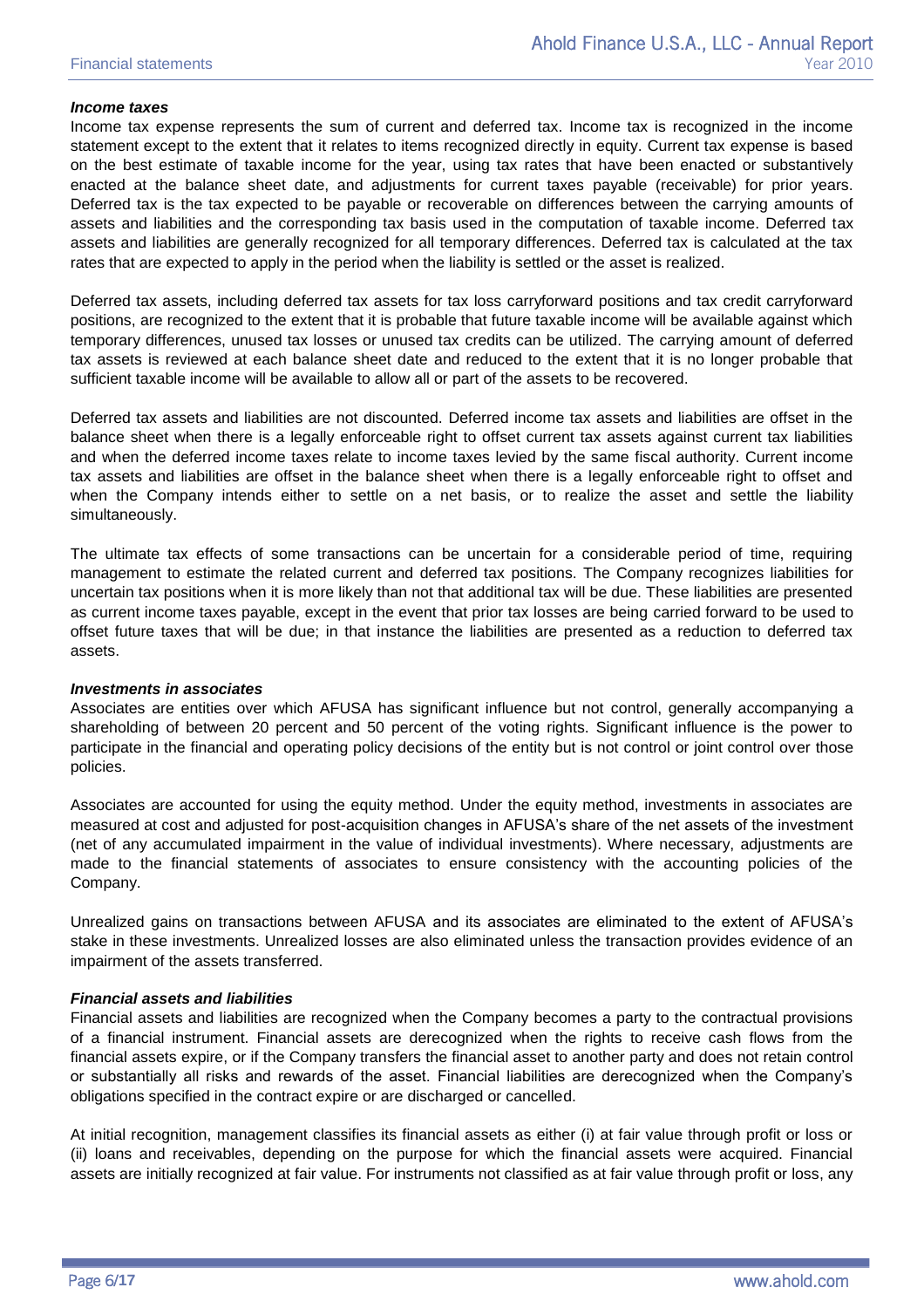directly attributable transaction costs are initially recognized as part of the asset value. Directly attributable transaction costs related to financial assets at fair value through profit or loss are expensed when incurred.

#### *Loans and receivables*

Loans and receivables are non-derivative financial assets with fixed or determinable payments that are not quoted in an active market. They are carried at amortized cost using the effective interest method, less any impairment losses. They are included in current assets, except for loans and receivables with maturities greater than 12 months after the balance sheet date.

#### *Loans and short-term borrowings*

Loans and short-term borrowings are recognized initially at fair value, net of transaction costs incurred. Loans and short-term borrowings are subsequently stated at amortized cost. Any difference between the proceeds and redemption value is recognized in the income statement over the period of the loans and short-term borrowings using the effective interest method. Loans are classified as current liabilities unless the Company has an unconditional right to defer settlement of the liability for at least 12 months after the balance sheet date.

#### *Derivative financial instruments*

All derivative financial instruments are recognized initially on a settlement date basis and subsequently remeasured at fair value. Gains and losses resulting from the fair value remeasurement are recognized in the income statement as fair value gains (losses) on financial instruments, unless the derivative qualifies and is effective as a hedging instrument in a designated hedging relationship. In order for a derivative financial instrument to qualify as a hedging instrument for accounting purposes, the Company must document (i) at the inception of the transaction the relationship between the hedging instrument and the hedged item, as well as its risk management objectives and strategy for undertaking various hedging transactions and (ii) its assessment, both at hedge inception and on an ongoing basis, of whether the derivative that is used in the hedging transaction is highly effective in offsetting changes in fair values or cash flows of hedged items. Derivatives are classified as held for trading unless they are designated as hedges. Derivatives that are designated as hedges are accounted for as either cash flow hedges or fair value hedges.

The effective portion of changes in the fair value of derivatives that are designated and qualify as cash flow hedges is recognized initially in the cash flow hedging reserve, a separate component of equity. The gain or loss relating to the ineffective portion is recognized immediately in the income statement. Amounts accumulated in equity are reclassified into the income statement in the same period in which the related exposure impacts the income statement. When a cash flow hedge no longer meets the criteria for hedge accounting, any cumulative gain or loss existing in equity at that time remains in equity and is recognized when the forecasted transaction is ultimately recognized in the income statement. When a forecasted transaction is no longer expected to occur, the cumulative gain or loss existing in equity is immediately recognized in the income statement.

The Company does not have any derivative instruments that are designated as fair value hedges for accounting purposes.

#### *Equity*

Equity instruments issued by the Company are recorded at the value of proceeds received.

## *New accounting policies not yet effective for 2010*

In 2010 and 2009, the International Accounting Standards Board (IASB) issued several Standards, or revisions thereto, and Interpretations that have been endorsed by the European Union, but are not yet effective for 2010. The Company does not expect that these will have a significant impact on its financial statements.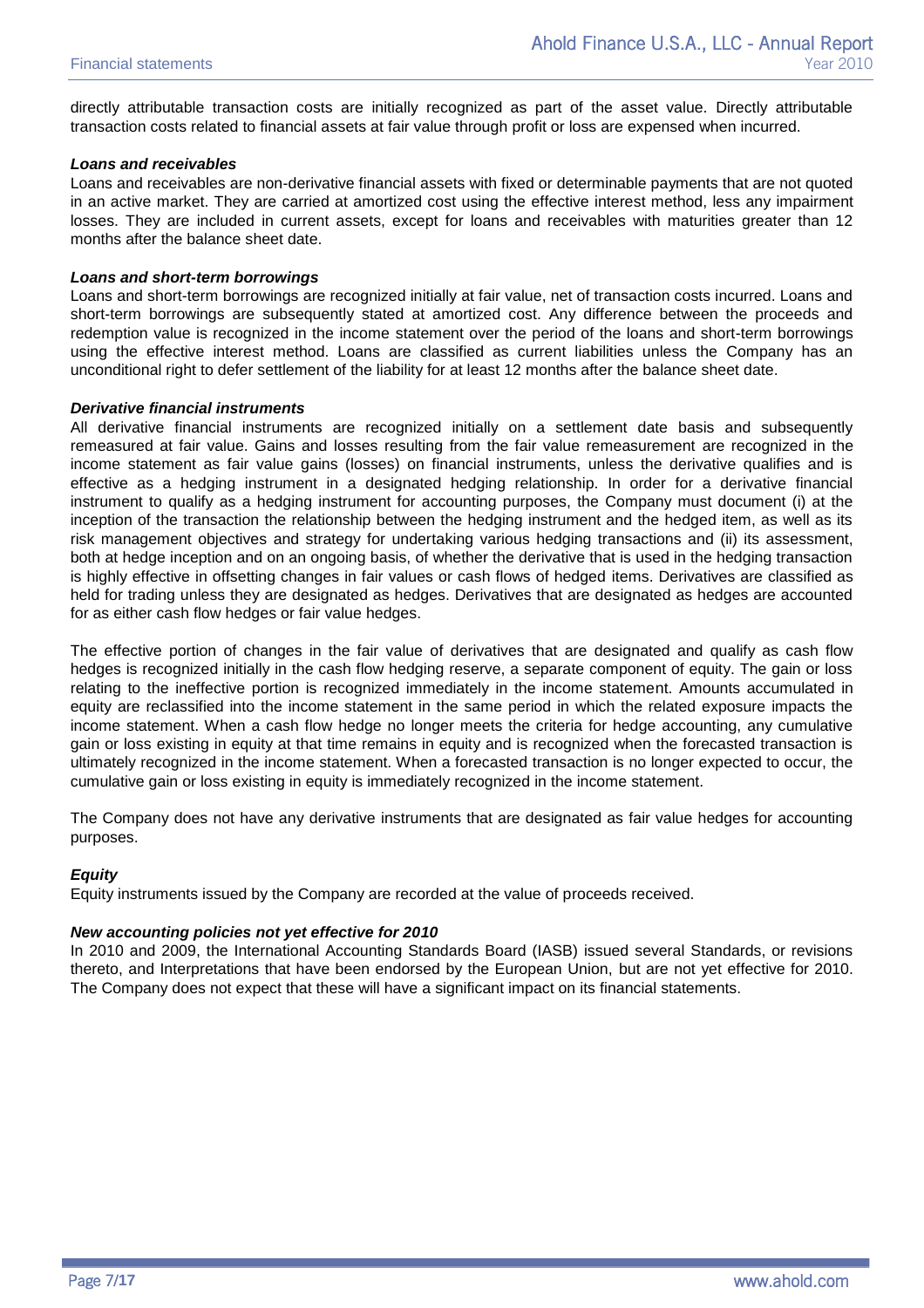## **3. Net financial gains (expenses)**

| $($$ million)                                      | 2010 | 2009  |
|----------------------------------------------------|------|-------|
| Interest income                                    | 82   | 160   |
| Interest expense                                   | (99) | (166) |
| Gain (loss) on foreign exchange                    | 17   | (38)  |
| Fair value gains (losses) on financial instruments | (2)  | 59    |
| Other financial expense                            |      | (11)  |
| Net financial gains (expenses)                     | (2)  | 4     |

Interest income and interest expense primarily relate to financial assets and financial liabilities measured at amortized cost (mainly loans to and from related parties and notes).

The decrease in interest income relates to the intra-group reorganization performed by KA as of July 30, 2010 (see *Note 5*).

The decrease in interest expense is due to the combination of the intra-group reorganization and the redemption of \$503 million of notes in July 2010 (see *Note 5, 8*).

The gain (loss) on foreign exchange in both 2010 and 2009 mainly results from foreign exchange translation on the GBP 250 million notes and from a release of an unrealized gain of \$2 million to the income statement related to an ineffective portion of the €407 million swap.

Fair value gains (losses) on financial instruments mainly include fair value changes in swaps related to the GBP 250 million notes. These swaps do not qualify for hedge accounting treatment. For more information on financial instruments, see *Note 10*.

Other financial expense in 2009 primarily included a loss of \$10 million incurred on the buyback of certain notes. For more information, see *Note 8*.

#### **4. Income taxes**

#### *Income taxes*

For Dutch corporate income tax purposes AFUSA joined the fiscal unity between KA and its main Dutch subsidiaries as of July 13, 2010. As a consequence, AFUSA has become jointly and severally liable for the Dutch corporate income tax liabilities of the fiscal unity. The following table specifies the current and deferred tax components of income taxes in the income statement:

| (\$ million)               | 2010 | 2009   |
|----------------------------|------|--------|
| Total current tax expense  |      |        |
| Total deferred tax expense | (7   | $\sim$ |
| <b>Total income taxes</b>  | (5)  | -      |

#### *Effective income tax rate*

AFUSA"s management moved from the United States to the Netherlands on January 1, 2008 and, therefore, AFUSA became a Dutch resident tax payer as of that date. AFUSA"s effective tax rates in the income statement differed from the statutory income tax rate of the Netherlands of 25.5% in both 2010 and 2009. The following table reconciles these statutory income tax rates with the effective tax rates in the income statement:

|                                                              |            | 2010          |            | 2009          |
|--------------------------------------------------------------|------------|---------------|------------|---------------|
|                                                              | \$ million | $\frac{0}{0}$ | \$ million | $\frac{0}{0}$ |
| Income before income taxes                                   | (2)        |               | 4          |               |
| Income tax expense at statutory tax rates                    |            | 25.5%         | (1)        | 25.5%         |
| Adjustments to arrive at effective income tax rates:         |            |               |            |               |
| Financing and related costs                                  | (7)        | n/m           |            | n/m           |
| Deferred tax income (expense) due to changes in tax<br>rates |            | n/m           |            | n/m           |
| <b>Total income taxes</b>                                    | (5)        | n/m           |            | n/m           |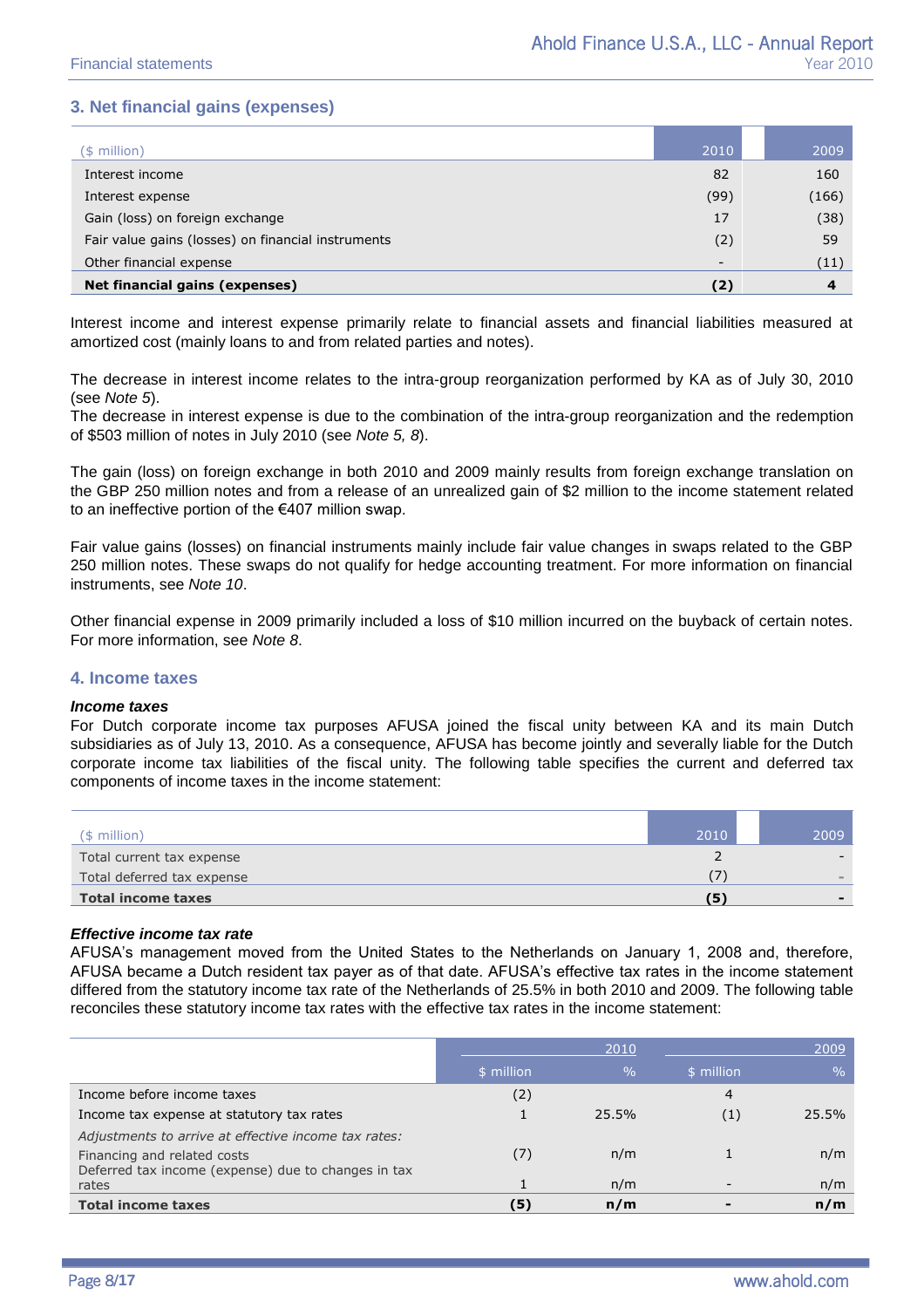#### *Deferred income tax*

The significant components and annual movements of deferred income tax assets and liabilities as of January 2, 2011 and January 3, 2010 are as follows:

|                                            |              | Recognized in  | Recognized               |                        | Recognized in | Recognized               |            |
|--------------------------------------------|--------------|----------------|--------------------------|------------------------|---------------|--------------------------|------------|
|                                            | December 28, | income         |                          | directly in January 3, | income        | directly in              | January 2, |
| $($$ million)                              | 2008         | statement      | equity                   | 2010                   | statement     | equity                   | 2011       |
| Tax losses and tax<br>credits              | 1            | $\overline{4}$ | $\overline{\phantom{a}}$ | 5                      | (5)           | $\overline{\phantom{a}}$ |            |
| Total net deferred tax<br>asset position   | 1            | $\overline{4}$ |                          | 5                      | (5)           | $\overline{\phantom{0}}$ |            |
| <b>Derivatives</b>                         | (7)          | (5)            | (4)                      | (16)                   | (4)           | $\overline{4}$           | (16)       |
| Other                                      | (4)          |                |                          | (3)                    | 2             | $\overline{\phantom{0}}$ | (1)        |
| Total deferred tax<br><b>liabilities</b>   | (11)         | (4)            | (4)                      | (19)                   | (2)           | $\overline{4}$           | (17)       |
| Net deferred tax<br>assets / (liabilities) | (10)         |                | (4)                      | (14)                   | (7)           | 4                        | (17)       |

Operating loss carryforwards available as per January 3, 2010 amounted to \$20 million. As per January 2, 2011, AFUSA utilized all of its operating loss carryforwards.

#### **5. Investment in associate**

As of July 30, 2010, AFUSA became a shareholder in a newly established Swiss intermediary holding company (Ahold International SARL ("AIS")). AFUSA owns all issued and outstanding preferred shares type B in the share capital of AIS representing 25% of the total issued and outstanding share capital of AIS. Preferred shares type B provide preferences in distribution of the first \$72 million dividends.

AFUSA obtained this investment in exchange for a loan receivable from KA of \$1,290 million and by assuming a liability to KA of \$87 million. This acquisition was deemed to be a transaction between entities under common control, as part of the Ahold Group's reorganization. Consequently, AFUSA assumed the assets and liabilities transferred at their carrying amounts (excluding accumulated income for the year) without recognizing any goodwill. AFUSA has shared in the income of the subsidiaries of AIS as from January 3, 2010.

On December 31, 2010 KA made an additional contribution in kind to the non-stipulated share premium reserve A of AIS in the amount of €886 million. AFUSA is not entitled to the share premium reserve A of AIS.

#### The movements in the investment in AIS in 2010 are summarized as follows:

| $($$ million)             | 2010           |
|---------------------------|----------------|
| Beginning of the year     |                |
| Acquisition of investment | 1,377          |
| Share in income           | 86             |
| Other                     | $\overline{4}$ |
| Exchange rate differences | (53)           |
| End of the year           | 1,414          |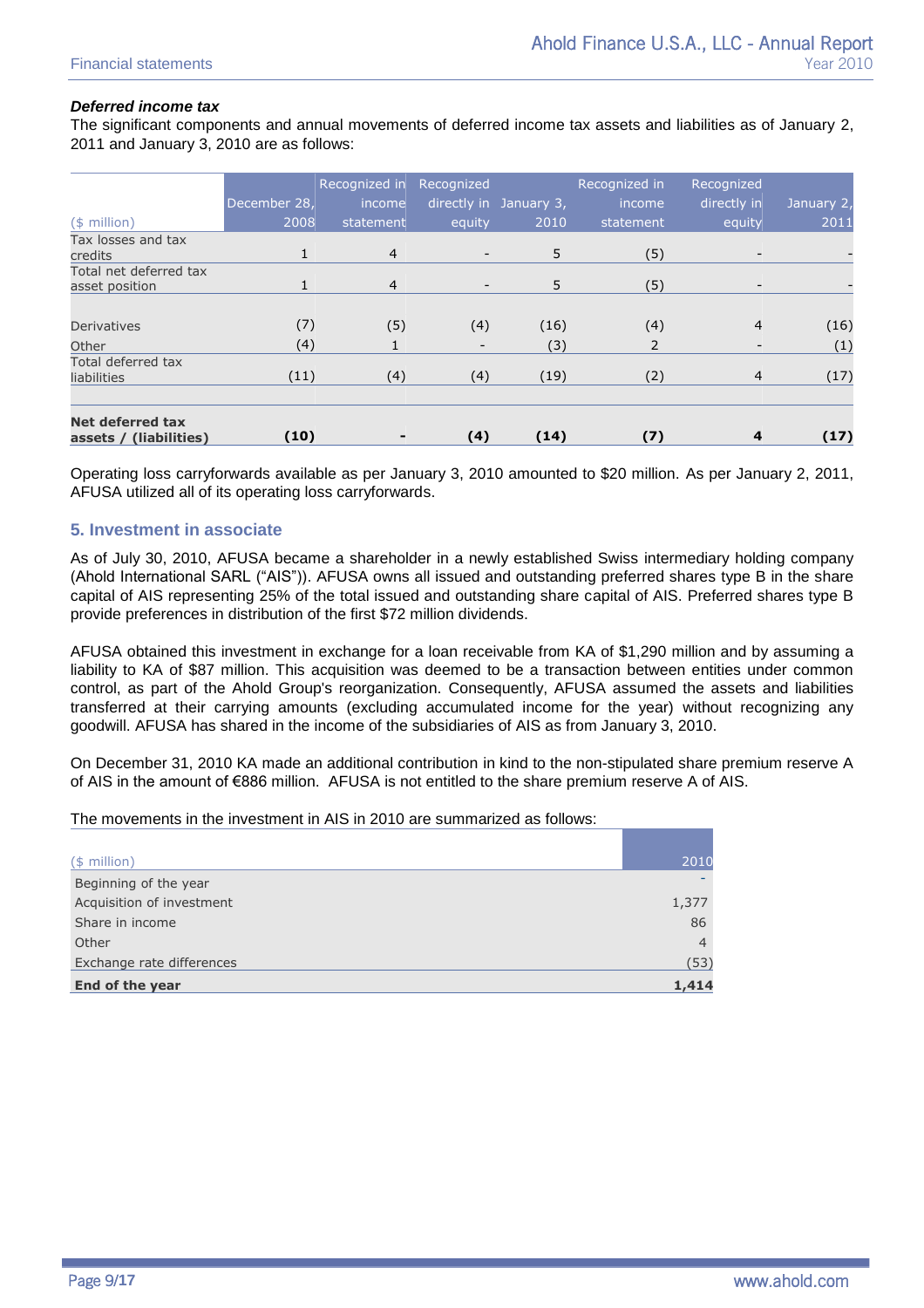#### The summarized financial information of AIS for 2010 is as follows:

| $($$ million)                  | 2010     |
|--------------------------------|----------|
| Total revenues <sup>1</sup>    |          |
| Net income $1$                 | 344      |
| Total assets <sup>2</sup>      | 9,389    |
| Total liabilities <sup>2</sup> | (2, 546) |

 $1$  Converted from euro to U.S. dollar using an average exchange rate for 2010: 0.7602

<sup>2</sup> Year-end closing exchange rate of the euro against the U.S. dollar 2010: 0.7474

AFUSA has a 25% share of the contingent liabilities of AIS. AIS owns a substantial part of the Ahold Group"s business, mainly its U.S. operations. For the full overview of the Ahold Group"s contingent liabilities, refer to Ahold"s 2010 annual report

#### **6. Related parties**

AFUSA has entered into arrangements with related parties within the Ahold Group in the ordinary course of business. These arrangements relate to financing agreements.

The following significant related party transactions occurred in 2010:

- \$1,127 million receivable was settled.
- \$604 million payable was settled.  $\bullet$
- AFUSA used the proceeds to repay the maturing external notes (see *Note 8*).  $\bullet$
- AFUSA obtained its investment in AIS in exchange for a loan receivable from KA of \$1,290 million  $\bullet$ and by assuming a liability to KA of \$87 million (see *Note 5*).

All AFUSA"s transactions and positions with related parties in the relevant periods are disclosed in the tables below:

|                                           |              | Balance sheet - January 2, 2011 |          |          | Income statement - 2010 |
|-------------------------------------------|--------------|---------------------------------|----------|----------|-------------------------|
|                                           | Amounts owed | Amounts owed                    |          |          | Fair value              |
|                                           | by related   | to related                      | Interest | Interest | changes in              |
| $($$ million)                             | parties      | <b>parties</b>                  | income   | expense  | derivatives             |
| KA (ultimate parent company) <sup>1</sup> | 494          |                                 | 81       | (1)      |                         |
| AFC (former parent company) $1$           |              |                                 |          | (6)      |                         |
| <b>Total financial assets</b>             | 494          |                                 | 82       |          |                         |

|                                           |              | Balance sheet - January 3, 2010 |                          | Income statement - 2009 |                          |  |  |  |
|-------------------------------------------|--------------|---------------------------------|--------------------------|-------------------------|--------------------------|--|--|--|
|                                           | Amounts owed | Amounts owed                    |                          |                         | Fair value               |  |  |  |
|                                           | by related   | to related                      | Interest                 | Interest                | changes in               |  |  |  |
| $($$ million)                             | parties      | <b>parties</b>                  | income                   | expense                 | derivatives              |  |  |  |
| KA (ultimate parent company) <sup>1</sup> | 2,892        | $\overline{\phantom{a}}$        | 160                      |                         | (86)                     |  |  |  |
| AFC (former parent company) $1$           | 20           | (604)                           | $\overline{\phantom{0}}$ | (19)                    | $\overline{\phantom{0}}$ |  |  |  |
| Other related parties                     |              | $\overline{\phantom{a}}$        | -                        | (3)                     | -                        |  |  |  |
| <b>Total financial assets</b>             | 2,912        | (604)                           | 160                      | (22)                    | (86)                     |  |  |  |

<sup>1</sup> See *Note 9* for more details regarding the change of the parent company.

In accordance with the AFUSA"s Articles of Association, no remuneration is paid to the management.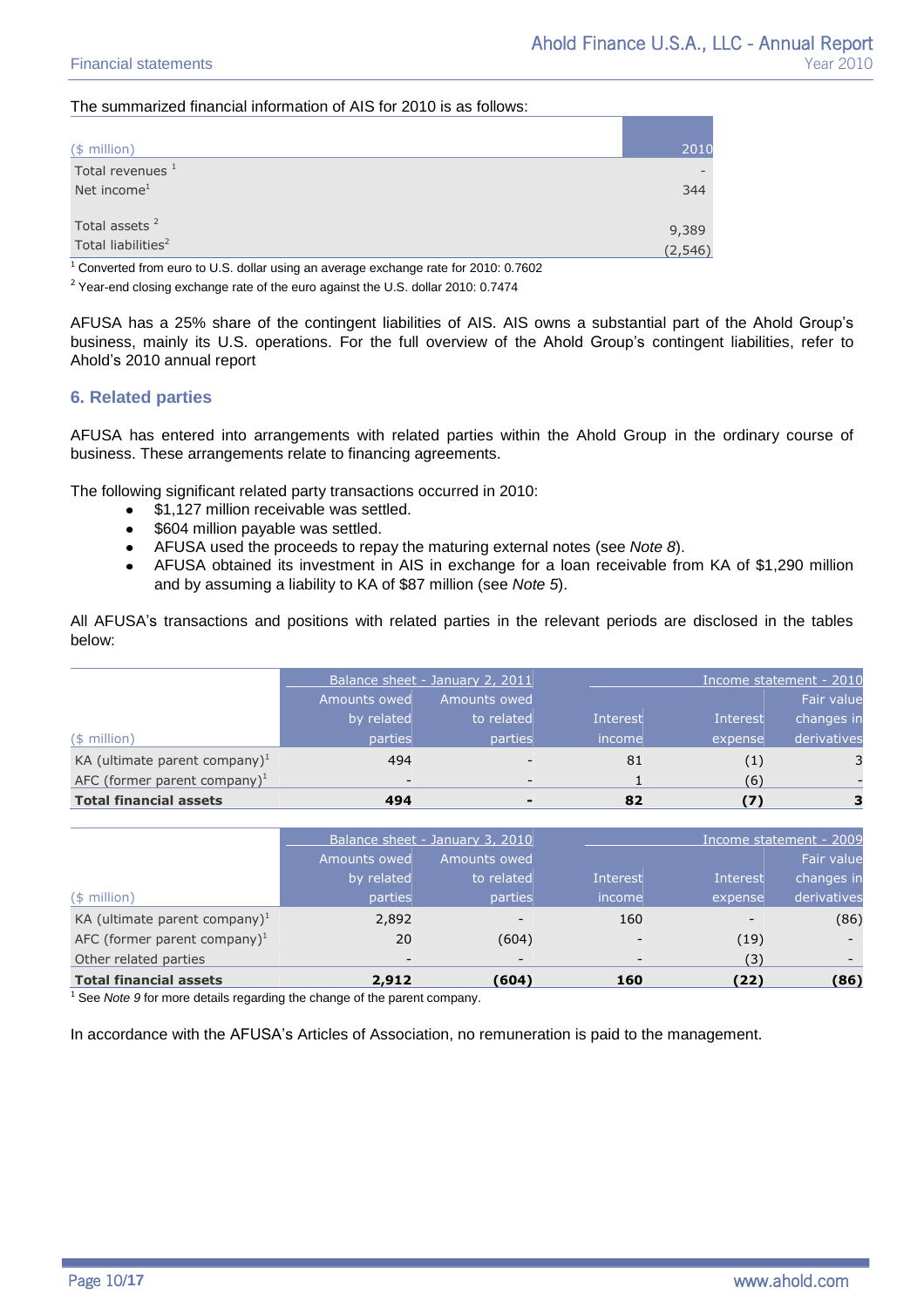## **7. Financial assets**

|                                  |                          | January 2, 2011 | January $3, 2010$ |                          |             |              |
|----------------------------------|--------------------------|-----------------|-------------------|--------------------------|-------------|--------------|
| $($$ million)                    | Current                  | Non-current     | Total             | Current                  | Non-current | <b>Total</b> |
| Loans to related parties         | 30                       |                 | 30                | 20                       | 2,413       | 2,433        |
| Investment in associate          | $\overline{\phantom{a}}$ | 1,414           | 1,414             | $\overline{\phantom{a}}$ |             |              |
| Hedging derivatives <sup>1</sup> | $\sim$                   | 202             | 202               | $\overline{\phantom{a}}$ | 248         | 248          |
| Other derivatives <sup>1</sup>   | $\overline{\phantom{a}}$ | 262             | 262               | $\qquad \qquad -$        | 231         | 231          |
| <b>Total financial assets</b>    | 30                       | 1,878           | 1,908             | 20                       | 2,892       | 2,912        |

<sup>1</sup> In situations where a derivative contract qualifies for hedge accounting treatment in the financial statements it is presented as 'Hedging derivatives'. Otherwise, the derivative contracts are presented as 'Other derivatives'.

The decrease in the value of hedging derivatives relates to a cross-currency swap (a cash flow hedge) on the €600 million notes (with €407 million outstanding amount) and is mainly caused by the strengthening of the U.S. dollar against the euro (see *Note 10*).

For further information regarding related parties see *Note 6*.

#### **8. Financial liabilities**

|                                                                                                                                                                                            | January 2, 2011                                      |                    |             |                   |                                 |                                 | January 3, 2010                        |                          |
|--------------------------------------------------------------------------------------------------------------------------------------------------------------------------------------------|------------------------------------------------------|--------------------|-------------|-------------------|---------------------------------|---------------------------------|----------------------------------------|--------------------------|
|                                                                                                                                                                                            | Current                                              |                    | Non-current |                   | Current                         |                                 | Non-current                            |                          |
| Notional redemption amounts                                                                                                                                                                |                                                      | Within 1 From 1 to | After 5     |                   |                                 | Within 1 From 1 to              | After 5                                |                          |
| $($$ million)                                                                                                                                                                              | year                                                 | 5 years            | years       | Total             | year                            | 5 years                         | years                                  | Total                    |
| USD 700 notes 8.25%, due<br>July $20101$<br>EUR 600 notes 5.875%, due<br>March $2012^2$<br>GBP 500 notes 6.50%, due<br>March 2017 <sup>3, 4</sup><br>USD 500 notes 6.875%, due<br>May 2029 | $\overline{\phantom{a}}$<br>$\overline{\phantom{a}}$ | 544                | 359<br>500  | 544<br>359<br>500 | 503<br>$\overline{\phantom{a}}$ | 583<br>$\overline{\phantom{0}}$ | $\overline{\phantom{0}}$<br>367<br>500 | 503<br>583<br>367<br>500 |
| <b>Total notes</b>                                                                                                                                                                         | $\overline{\phantom{a}}$                             | 544                | 859         | 1,403             | 503                             | 583                             | 867                                    | 1,953                    |
| Loans from related parties<br>Interest payable                                                                                                                                             | 52                                                   |                    |             | 52                | 604<br>76                       |                                 |                                        | 604<br>76                |
| <b>Total financial liabilities</b>                                                                                                                                                         | 52                                                   | 544                | 859         | 1,455             | 1,183                           | 583                             | 867                                    | 2,633                    |

1 \$10 million was repaid early via an open market repurchase in October 2008. \$187 million was repaid early in July 2009 as a result of a public tender for the notes, with the Company paying a repurchase price of \$197 million. A loss of \$10 million incurred on the buyback of these notes was reported in the income statement in 2009 as other financial expense (see *Note 3*). The remaining outstanding balance (\$503 millions) of the notes was repaid on maturity.

2 Notes were swapped to the U.S. dollar at an interest rate of 6.835%. During 2005, AFUSA bought back a part of the notes with a principal amount of €193 million and terminated a notional portion of the corresponding swap in the same amount.

3 During 2005 Ahold bought back GBP 250 million of the notes. The remaining notional redemption amount of GBP 250 million (\$391 million) has been reduced by \$32 million (2009: \$37 million) representing an unamortized adjustment related to a fair value hedge that no longer meets the criteria for hedge accounting.

<sup>4</sup>The remaining notional amount of GBP 250 million was, through two swap contracts, swapped to \$356 million and carries a six-month floating U.S. dollar interest rate. Ahold is required under these swap contracts to redeem the U.S. dollar notional amount through semi-annual installments that commenced in September 2004. \$178 million has been paid down as of January 2, 2011.

The fair values of financial instruments, corresponding derivatives, and the foreign exchange and interest rate risk management policies applied by KA are disclosed in *Note 10*.

The notes were issued by AFUSA and are guaranteed by KA. All related swap contracts have the same maturity as the underlying debt unless otherwise noted. The €600 million and GBP 500 million notes were issued under the Euro Medium Term Note Program ("EMTN Program"). These notes contain customary restrictive covenants. During 2010, AFUSA was in compliance with these covenants.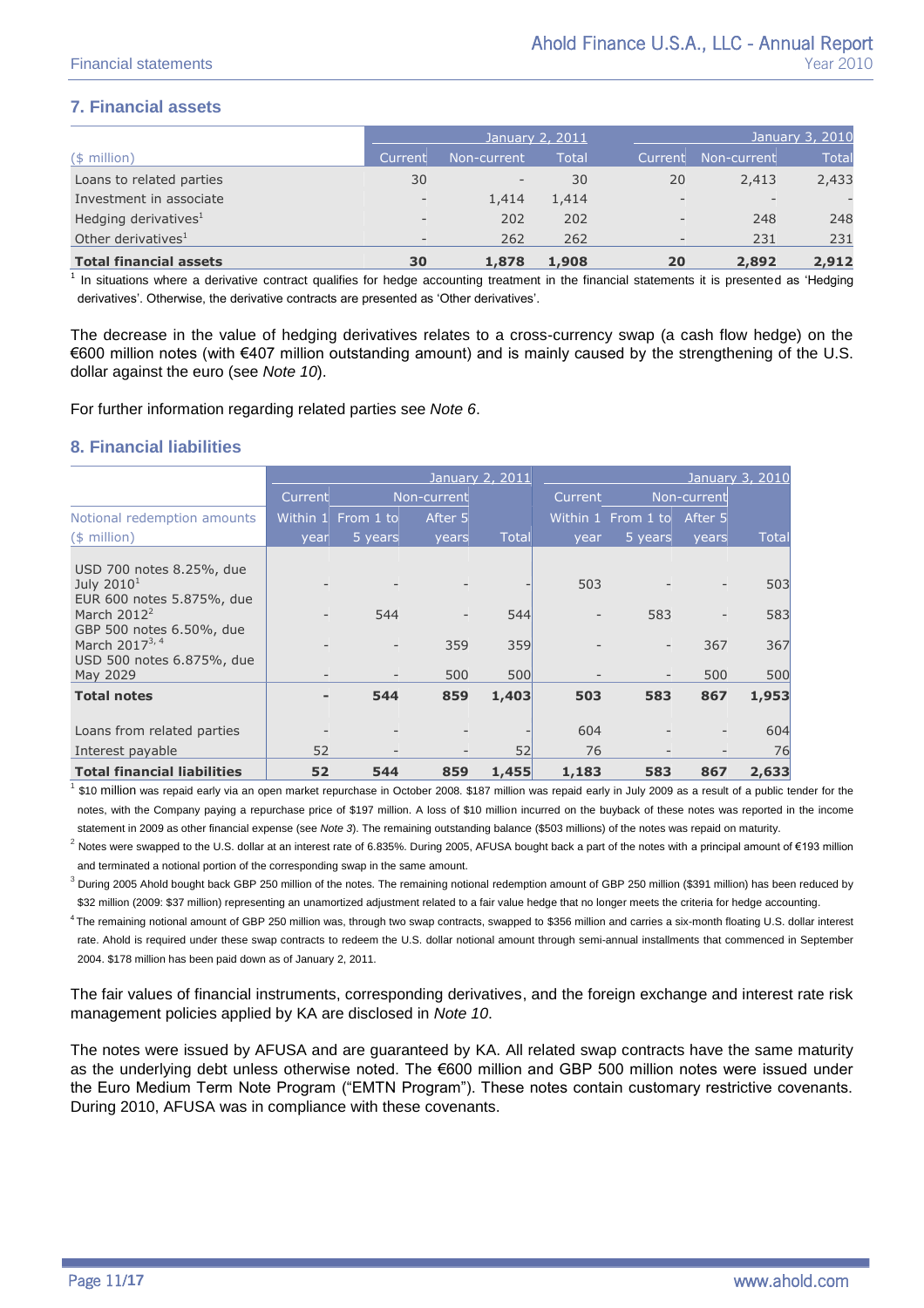#### **9. Equity attributable to common shareholders**

#### *Member Interest*

The capital of the Company is composed of uncertificated membership interests, which are not divided into classes or numbers. The members of the Company have an interest in the capital and profit and loss of AFUSA, relative to their respective capital contributions to the Company (the "Member Interest").

KA purchased AFUSA"s membership interests from its former parent, AFC, as part of the Ahold"s partial intragroup reorganization in 2010. KA became AFUSA"s sole member, holding a 100% interest in the capital and profit and loss of the Company.

#### *Share capital and additional paid-in capital*

The Company"s share capital is ten U.S. dollars. During 2010, the additional paid in capital was increased in the amount of \$140 million by means of capital contributions in kind (consisting of intercompany receivables) from KA, the holder of all Membership Interest in AFUSA at that time.

#### *Legal reserves*

In accordance with the Netherlands Civil Code, legal reserves have to be established in certain circumstances. The currency translation reserve and cash flow hedging reserve are both legal reserves. Legal reserves are not available for distribution to the Company's shareholders. If the currency translation reserve or the cash flow hedging reserve has a negative balance, distributions to the Company"s shareholders are restricted to the extent of the negative balance.

#### **10. Financial risk management and financial instruments**

#### **Financial risk management**

AFUSA is subject to the financial risk management of the Ahold Group. In accordance with Ahold treasury policy, AFUSA enters into derivative instruments solely for the purpose of hedging exposures, which correspond to managing interest rate and currency risks arising from the Ahold Group"s operations and its sources of finance. AFUSA does not enter into derivative financial instruments for speculative purposes.

#### *Currency translation risks and currency transaction risks*

AFUSA is exposed to foreign currency translation risks and currency transaction risks relating to cash flows, including assets and liabilities denominated in foreign currencies (euro and British pounds). Currency exchange rate volatility and movement could, therefore, have an adverse effect on its financial position, financial results and liquidity. To protect the value of future foreign currency cash flows, including interest on notes and principal payments and the value of liabilities denominated in foreign currency, AFUSA mitigates its foreign currency exchange exposure by entering into various derivative financial instruments, including currency swaps.

#### *Interest rate risk*

AFUSA"s interest rate risk arises from its debt. To manage interest rate risk, AFUSA complies with Ahold"s interest rate management policy for reducing volatility in its interest expense and maintaining a target percentage of its debt in fixed rate instruments. AFUSA"s financial position is fixed by long-term debt issues and the use of derivative financial instruments such as interest rate swaps and cross-currency interest rate swaps. As of January 2, 2011, after taking into account the effect of interest rate swaps and cross currency swaps, approximately 73 percent of AFUSA"s borrowings were at fixed rates of interest (2009: 84 percent).

#### **Interest rate sensitivity analysis**

The total interest expense recognized in the 2010 income statement related to variable rates of long-term debt, net of swaps, amounts to \$12 million (2009: \$18 million). The Company estimates that with a possible increase (decrease) of euro and U.S. dollar market interest rates of 25 basis points with all other variables (including foreign exchange rates) held constant, this would result in a hypothetical effect on income before income taxes of a loss (gain) of nil (2009: \$1 million). In addition, hypothetical results relating to fair value movements of derivative hedges that do not qualify for hedge accounting would have been a loss of \$6 million or a gain of \$6 million, respectively (2009: a loss of \$6 million or a gain of \$6 million, respectively). In performing this analysis, the effect was limited to a point where the absolute value of the reference interest would not decrease below 0 percent.

The above sensitivity analyses are for illustrative purposes only, as in practice market rates rarely change in isolation of other factors that also affect AFUSA"s financial position and results.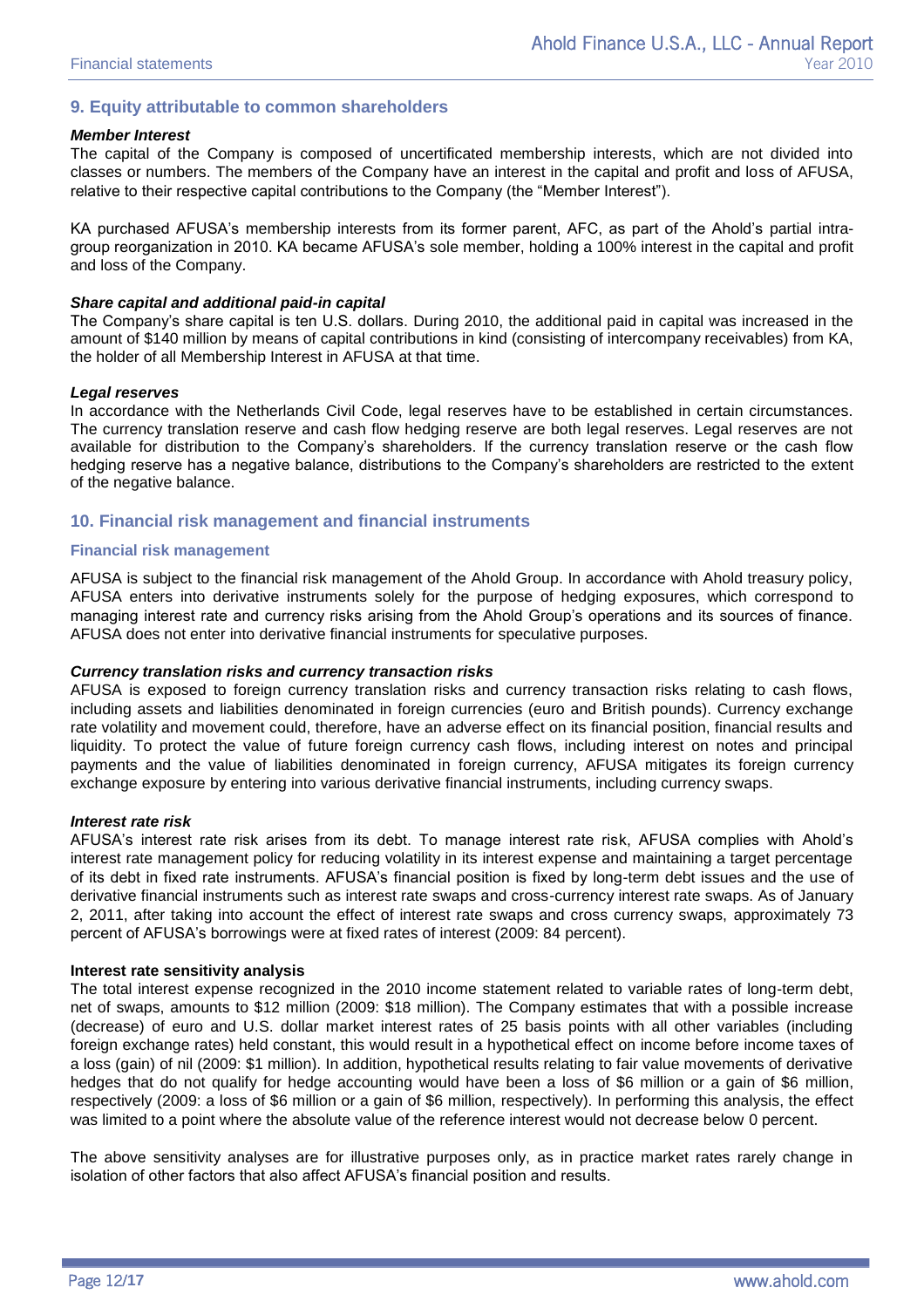#### *Credit risk with respect to certain financial instruments*

All financial assets of AFUSA are held from the related parties of the Ahold Group. Therefore, AFUSA does not have a direct exposure to a third party credit risk.

#### *Liquidity risk*

In connection with the acquisition of the preferred shares B in the share capital of AIS, KA guarantees to make directly or indirectly available to AFUSA sufficient cash in order for the Company to meet its financial obligations to third parties.

All other financial liabilities of AFUSA are held against the related parties from the Ahold Group.

The following tables summarize the expected maturity profile of AFUSA"s derivative financial instruments and non-derivative financial liabilities as of January 2, 2011 and January 3, 2010, respectively, based on contractual undiscounted payments:

|                                                                           |                 |              |             |         | Contractual cash flows |
|---------------------------------------------------------------------------|-----------------|--------------|-------------|---------|------------------------|
| January 2, 2011                                                           | Net carrying    | Within       | Between 1   | After   |                        |
| $($$ million $)$                                                          | amount          | 1 year       | and 5 years | 5 years | <b>Total</b>           |
| Non-derivative financial liabilities<br><b>Notes</b><br>Interests payable | (1,403)<br>(52) | (92)<br>(52) | (815)       | (1,405) | (2,312)<br>(52)        |
| <b>Derivative financial assets</b>                                        |                 |              |             |         |                        |
| Cross currency derivatives and interest flows                             | 411             | (19)         | 133         | 380     | 494                    |
| Interest derivatives and interest flows                                   | 53              | 13           | 27          | 15      | 55                     |

|                                               |              |        |                          |                   | Contractual cash flows |
|-----------------------------------------------|--------------|--------|--------------------------|-------------------|------------------------|
| January 3, 2010                               | Net carrying | Within | Between 1                | After             |                        |
| $($$ million $)$                              | amount       | 1 year | and 5 years              | 5 years           | <b>Total</b>           |
| Non-derivative financial liabilities          |              |        |                          |                   |                        |
| <b>Notes</b>                                  | (1,953)      | (640)  | (894)                    | (1,482)           | (3,016)                |
| Loans from related parties                    | (604)        | (604)  | $\overline{\phantom{0}}$ | $\qquad \qquad =$ | (604)                  |
| Interest payable                              | (76)         | (76)   | $\qquad \qquad$          | $\qquad \qquad =$ | (76)                   |
| <b>Derivative financial assets</b>            |              |        |                          |                   |                        |
| Cross currency derivatives and interest flows | 442          | (20)   | 186                      | 394               | 560                    |
| Interest derivatives and interest flows       | 37           | 14     | 15                       | 47                | 76                     |

All financial instruments held at the reporting date, and for which payments are already contractually agreed, have been included. Amounts in foreign currency have been translated using the reporting date closing rate. Cash flows arising from financial instruments carrying variable interest payments have been calculated using the forward curve interest rates as of January 2, 2011 and January 3, 2010, respectively.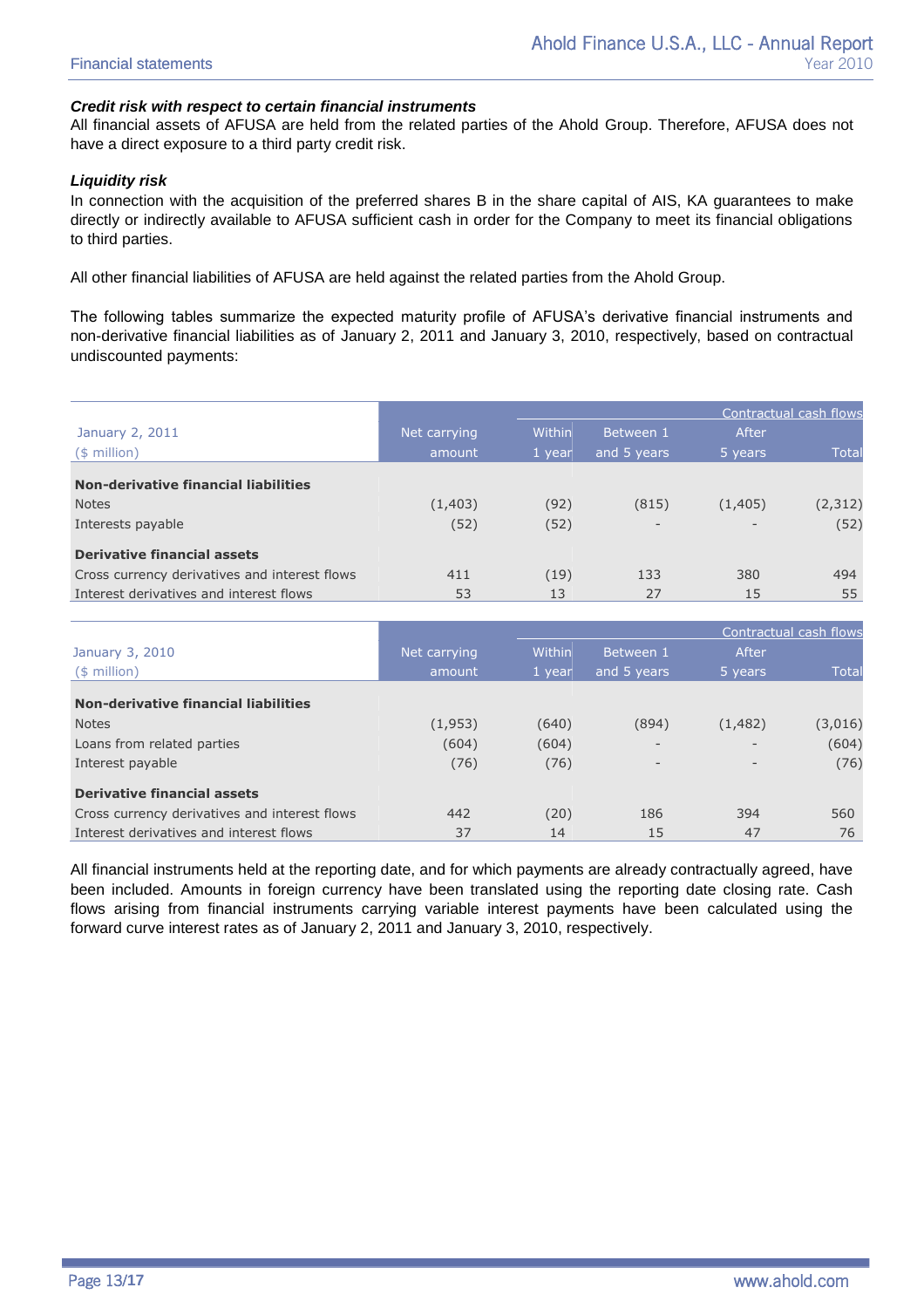#### **Financial instruments**

#### *Fair values of financial instruments*

The following table presents the fair values of financial instruments, based on AFUSA"s categories, including their current portions, compared to the carrying amounts at which these instruments are included in the balance sheet:

|                                    |                 | January 2, 2011          | January 3, 2010 |          |  |
|------------------------------------|-----------------|--------------------------|-----------------|----------|--|
|                                    | Carrying        | Fair                     | Carrying        | Fair     |  |
| $($$ million)                      | amount          | value                    | amount          | value    |  |
|                                    |                 |                          |                 |          |  |
| Loans to related parties           | 30              | 30                       | 2,433           | 2,769    |  |
| Derivatives                        | 464             | 464                      | 479             | 479      |  |
| <b>Total financial assets</b>      | 494             | 494                      | 2,912           | 3,248    |  |
|                                    |                 |                          |                 |          |  |
| <b>Notes</b>                       | (1,403)         | (1, 551)                 | (1,953)         | (2,063)  |  |
| Loans from related parties         | $\qquad \qquad$ | $\overline{\phantom{a}}$ | (604)           | (608)    |  |
| Interest payable                   | (52)            | (52)                     | (76)            | (76)     |  |
| <b>Total financial liabilities</b> | (1, 455)        | (1,603)                  | (2,633)         | (2, 747) |  |

Of the Company"s categories of financial instruments, only derivatives are measured at fair value using the Level 2 inputs as defined in IFRS 7. These are inputs other than quoted prices that are observable for the asset or liability, either directly (i.e. as prices) or indirectly (i.e. derived from prices). The fair value of derivative instruments is estimated by discounting future cash flows with prevailing market rates or based on the rates and quotations obtained from third parties.

The carrying amount of interest payable and other current financial assets and liabilities approximate their fair values because of the short-term nature of these instruments. The fair values of quoted borrowings are based on year-end ask-market quoted prices. The fair values of other non-derivative financial assets and liabilities that are not traded in an active market are estimated using discounted cash flow analyses based on market rates prevailing at year-end. The accrued interest is included in other current financial assets and liabilities and not in the carrying amounts of non-derivative financial assets and liabilities.

#### *Derivatives*

The fair values, notional amounts, the maturities and the qualification of the derivative financial instruments for accounting purposes are presented in the table below:

|                                                                                         |               |                    | January 2, 2011 |                   | January 3, 2010    |                 |  |
|-----------------------------------------------------------------------------------------|---------------|--------------------|-----------------|-------------------|--------------------|-----------------|--|
|                                                                                         |               | <b>Fair Value</b>  | <b>Notional</b> | <b>Fair Value</b> |                    | <b>Notional</b> |  |
| $($$ million $)$                                                                        | <b>Assets</b> | <b>Liabilities</b> | amount          | <b>Assets</b>     | <b>Liabilities</b> | amount          |  |
| Cross currency swap – cash flow hedges <sup>1</sup><br>between one and five years       | 202           |                    | 544             | 248               |                    | 583             |  |
| Derivative contracts - no hedge accounting treatment <sup>2,3</sup><br>after five years | 262           |                    | 390             | 231               |                    | 404             |  |
| <b>Total derivative financial instruments</b>                                           | 464           |                    | 934             | 479               |                    | 987             |  |

<sup>1</sup>Cross-currency swap accounted for as a cash flow hedge is used to hedge the currency exposure on the €600 million notes (with €407 million outstanding amounts).

 $2$ The valuation of the cross currency swap includes the impact of the mark-to-market of an embedded credit clause in a GBP 250 million cross currency swap of \$14 million as of January 2, 2011. The volatility in the financial markets resulted in \$3 million loss related to this credit clause in 2010 (\$18 million gain 2009).

<sup>3</sup> Interest rate swap and cross-currency interest rate swap relate to the same notional amount of GBP 250 million.

Gains and losses recognized in cash flow hedging reserve in equity as of January 2, 2011 mainly relate to the swap on the €600 notes and will be released to the income statement over a period lasting until 2012.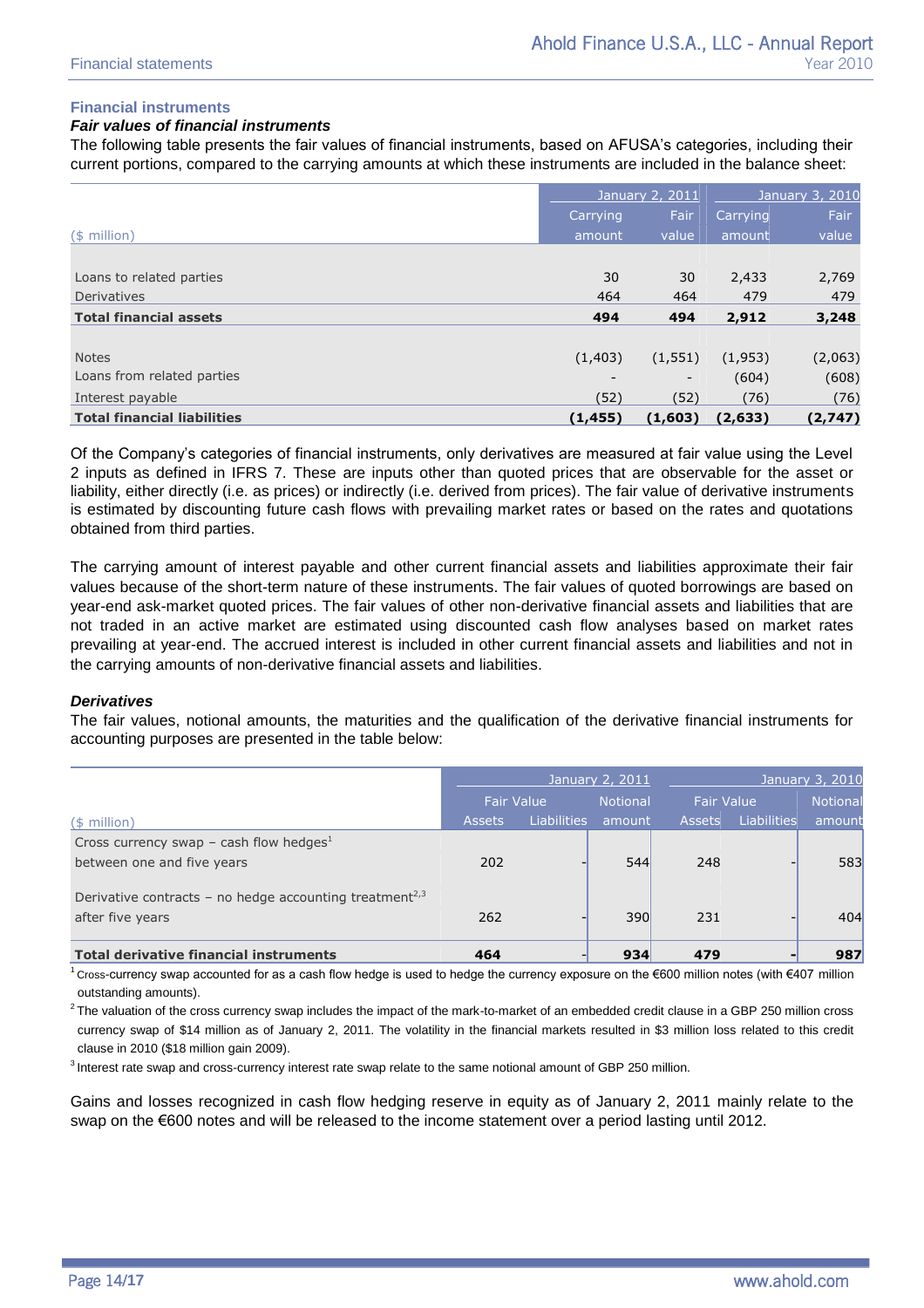## **11. Guarantee**

In connection with the acquisition of shares of AIS, discussed in Note 5, KA provided AFUSA with a guarantee of the current outstanding obligations of AFUSA with a reference date July 30, 2010. KA guarantees to make directly or indirectly available to AFUSA sufficient cash in order for AFUSA to meet its financial obligations to third parties which were outstanding on July 30, 2010.

AFUSA is part of a fiscal unity with KA and its main Dutch subsidiaries for Dutch corporate income tax purposes. For that reason, it is jointly and severally liable for the Dutch corporate income tax liabilities of the whole fiscal unity.

Management

Amsterdam, the Netherlands

March 2, 2011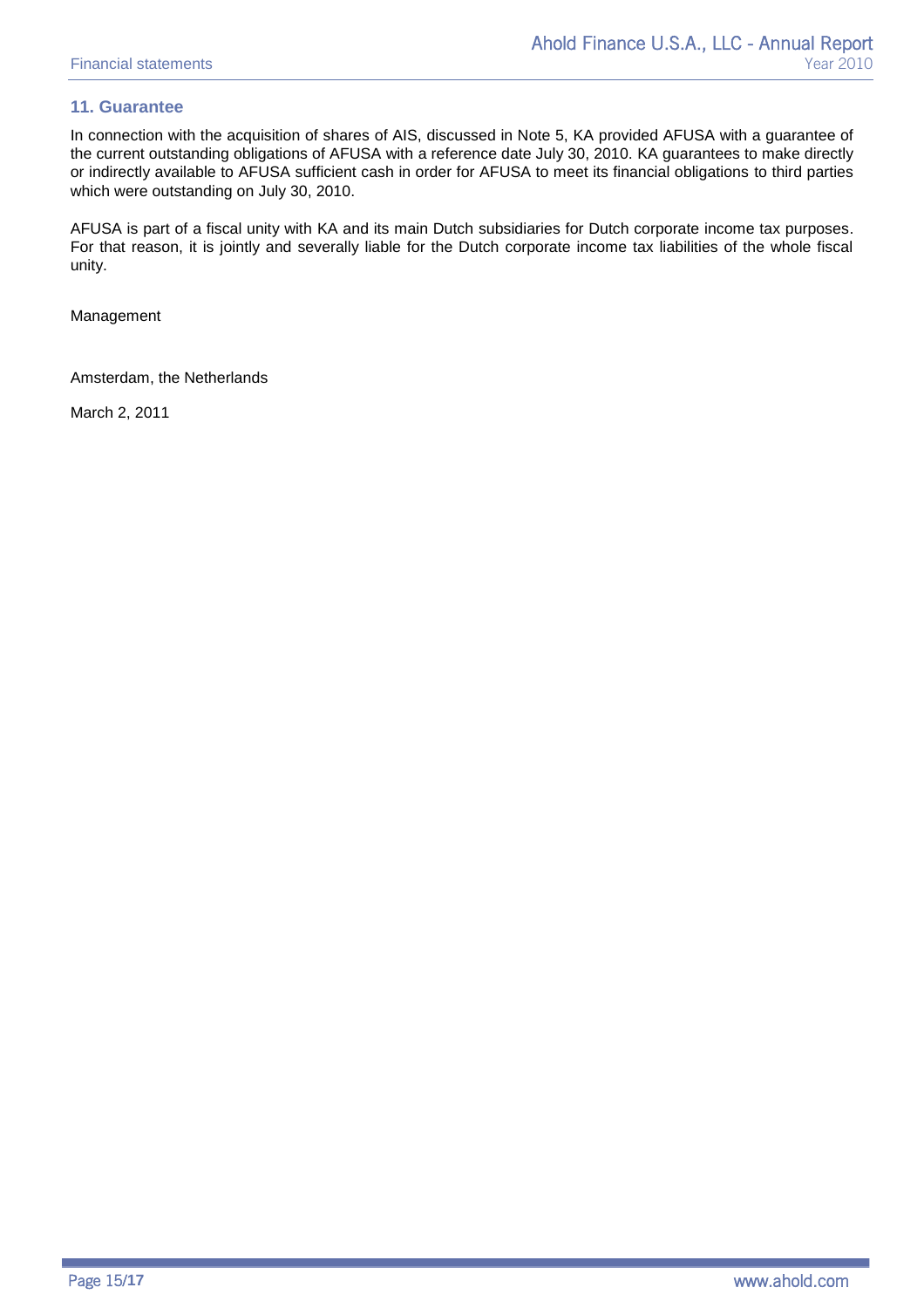# **Ahold Finance U.S.A., LLC - Other information**

To Management of Ahold Finance U.S.A., LLC.

## **Independent auditor's report**

## **Report on the financial statements**

We have audited the accompanying financial statements for the year ended January 2, 2011 of Ahold Finance U.S.A., LLC, Delaware, United States of America, which comprise the balance sheet as at January 2, 2011, the income statement, statement of comprehensive income, statement of changes in equity, and statement of cash flows for the year then ended and notes, comprising a summary of the significant accounting policies and other explanatory information.

#### *Management's responsibility*

Management is responsible for the preparation and fair presentation of these financial statements in accordance with International Financial Reporting Standards as adopted by the European Union and with Part 9 of Book 2 of the Dutch Civil Code, and for the preparation of the management report in accordance with Part 9 of Book 2 of the Dutch Civil Code. Furthermore management is responsible for such internal control as it determines is necessary to enable the preparation of the financial statements that are free from material misstatement, whether due to fraud or error.

#### *Auditor's responsibility*

Our responsibility is to express an opinion on these financial statements based on our audit. We conducted our audit in accordance with Dutch law, including the Dutch Standards on Auditing. This requires that we comply with ethical requirements and plan and perform the audit to obtain reasonable assurance about whether the financial statements are free from material misstatement.

An audit involves performing procedures to obtain audit evidence about the amounts and disclosures in the financial statements. The procedures selected depend on the auditor's judgment, including the assessment of the risks of material misstatement of the financial statements, whether due to fraud or error.

In making those risk assessments, the auditor considers internal control relevant to the entity's preparation and fair presentation of the financial statements in order to design audit procedures that are appropriate in the circumstances, but not for the purpose of expressing an opinion on the effectiveness of the entity's internal control. An audit also includes evaluating the appropriateness of accounting policies used and the reasonableness of accounting estimates made by management, as well as evaluating the overall presentation of the financial statements.

We believe that the audit evidence we have obtained is sufficient and appropriate to provide a basis for our audit opinion.

#### *Opinion with respect to the financial statements*

In our opinion, the financial statements give a true and fair view of the financial position of Ahold Finance U.S.A., LLC as at January 2, 2011, and of its results and its cash flow for the year then ended in accordance with International Financial Reporting Standards as adopted by the European Union and with Part 9 of Book 2 of the Dutch Civil Code.

#### **Report on other legal and regulatory requirements**

Pursuant to the legal requirement under Section 2:393 sub 5 at e and f of the Dutch Civil Code, we have no deficiencies to report as a result of our examination whether the management report, to the extent we can assess, has been prepared in accordance with Part 9 of Book 2 of this Code, and whether the information as required under Section 2:392 sub 1 at b-h has been annexed. Further, we report that the management report, to the extent we can assess, is consistent with the financial statements as required by Section 2:391 sub 4 of the Dutch Civil Code.

Amsterdam, March 2, 2011 Deloitte Accountants B.V.

P.J.M.A. van de Goor